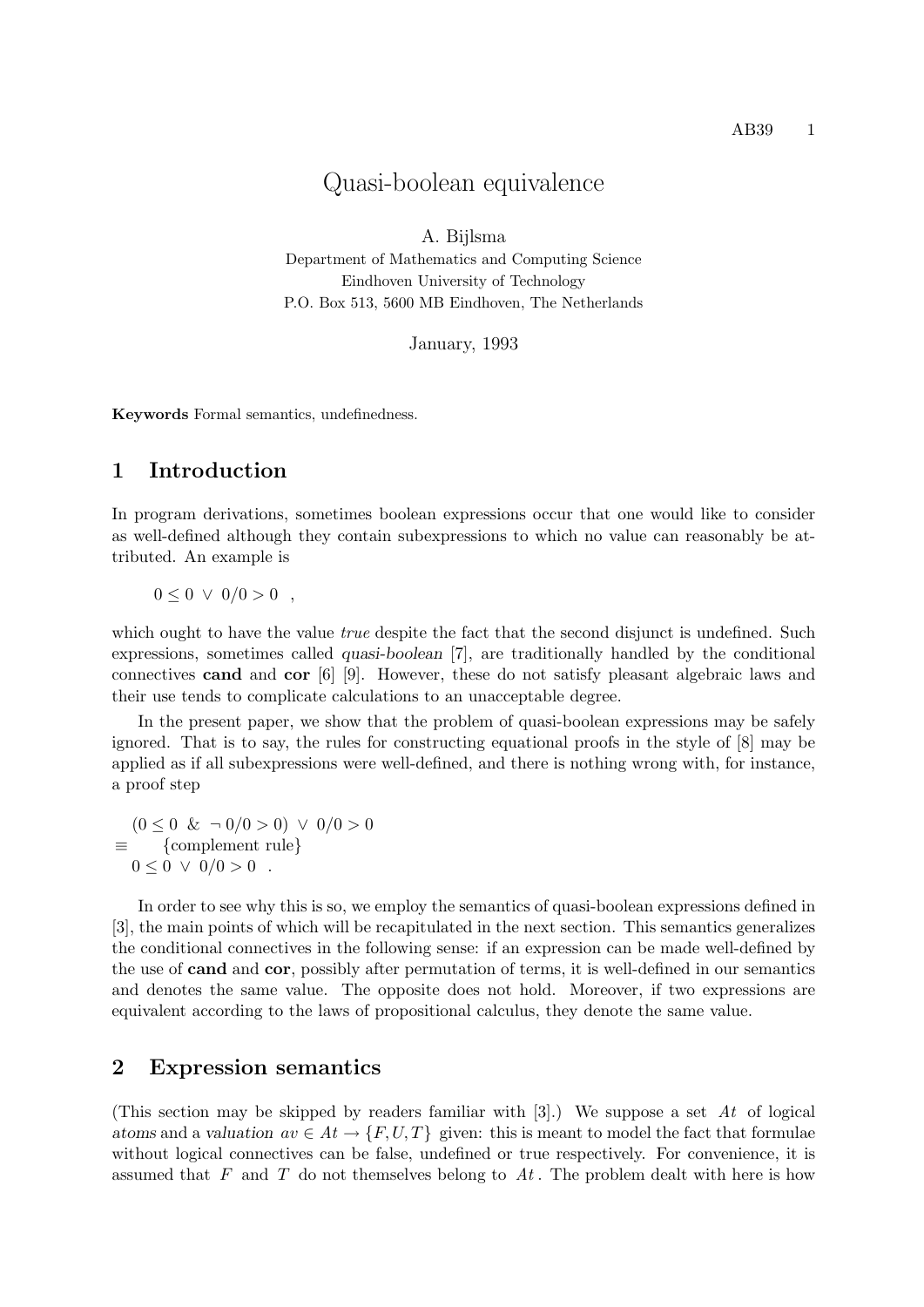to extend valuation  $av$  if logical connectives are introduced. Let  $Ex$  be the set of all finite expressions that can be formed with the elements of  $At \cup \{F,T\}$ , the unary operator non and the binary operators and, or and eq. As yet, no meaning is attached to the elements of  $Ex$ ; in fact, defining such a meaning in a sensible way is precisely our goal. (The formal operators not, and, or, eq must not be confused with those of the ordinary logic in which our proofs will be expressed, which are denoted by the symbols  $\neg, \wedge, \vee, \equiv$ .)

We introduce a linear ordering  $\Box$  on the set  $\{F, U, T\}$ :  $F \Box U \Box T$ . For p and q in  ${F, U, T}$ , denote by  $p \sqcap q$  the minimum and by  $p \sqcup q$  the maximum of p and q with respect to  $\subseteq$ . Furthermore, the prefix operator ∼ is defined by ∼F = T, ∼U = U, ∼T = F.

For  $v \in At \to \{F, U, T\}$ , define  $c.v \in Ex \to \{F, U, T\}$  by

$$
E \in \{F, T\} \Rightarrow c.v.E = E \quad , \tag{1}
$$

 $E \in At \Rightarrow c.v.E = v.E$ , (2)

$$
c.v.(\textbf{non } E) = \sim c.v.E , \qquad (3)
$$

$$
c.v.(E0 \text{ and } E1) = c.v.E0 \sqcap c.v.E1 , \qquad (4)
$$

$$
c.v.(E0 \text{ or } E1) = c.v.E0 \sqcup c.v.E1 , \qquad (5)
$$

$$
c.v.(E0 \text{ eq } E1) = (c.v.E0 \sqcap c.v.E1) \sqcup (\sim c.v.E0 \sqcap \sim c.v.E1) \tag{6}
$$

for all  $E, E0, E1 \in Ex$ .

We are looking for a mapping  $ev \in Ex \to \{F, U, T\}$  with the properties announced in the previous section. An obvious candidate for ev would be  $c.av$ ; this choice is made in [2], [1], [10] and has a history going back as far as Lukasiewicz in the 1920s [5]. However, we are not satified with this solution since, for instance,

c.av.(E0 and (non E0 or E1)) = c.av.(E0 and E1)

fails to hold.

Here is a different approach. For  $E0, E1 \in Ex$  we define

$$
E0 == E1 \equiv (\forall w : w \in At \to \{F, T\} \& f.w : c.w.E0 = c.w.E1), \qquad (7)
$$

where  $f.w$  means that w maps every atom with a defined boolean value to that value, i.e.,

$$
f.w \equiv (\forall x : x \in At \& av.x \neq U : w.x = av.x) . \tag{8}
$$

(Actually, the  $\wedge$  in (8) should be a **cand**, since  $av.x$  is undefined when  $x \in At$  is false. However, it is the purpose of this paper to show that such scruples are unnecessary.) For  $E \in Ex$ , we now define

$$
ev.E = \begin{cases} F & \text{if } E == F \\ T & \text{if } E == T \\ U & \text{otherwise} \end{cases},
$$
\n(9)

For the heuristics underlying this definition and proofs of its properties, the reader is referred to [3].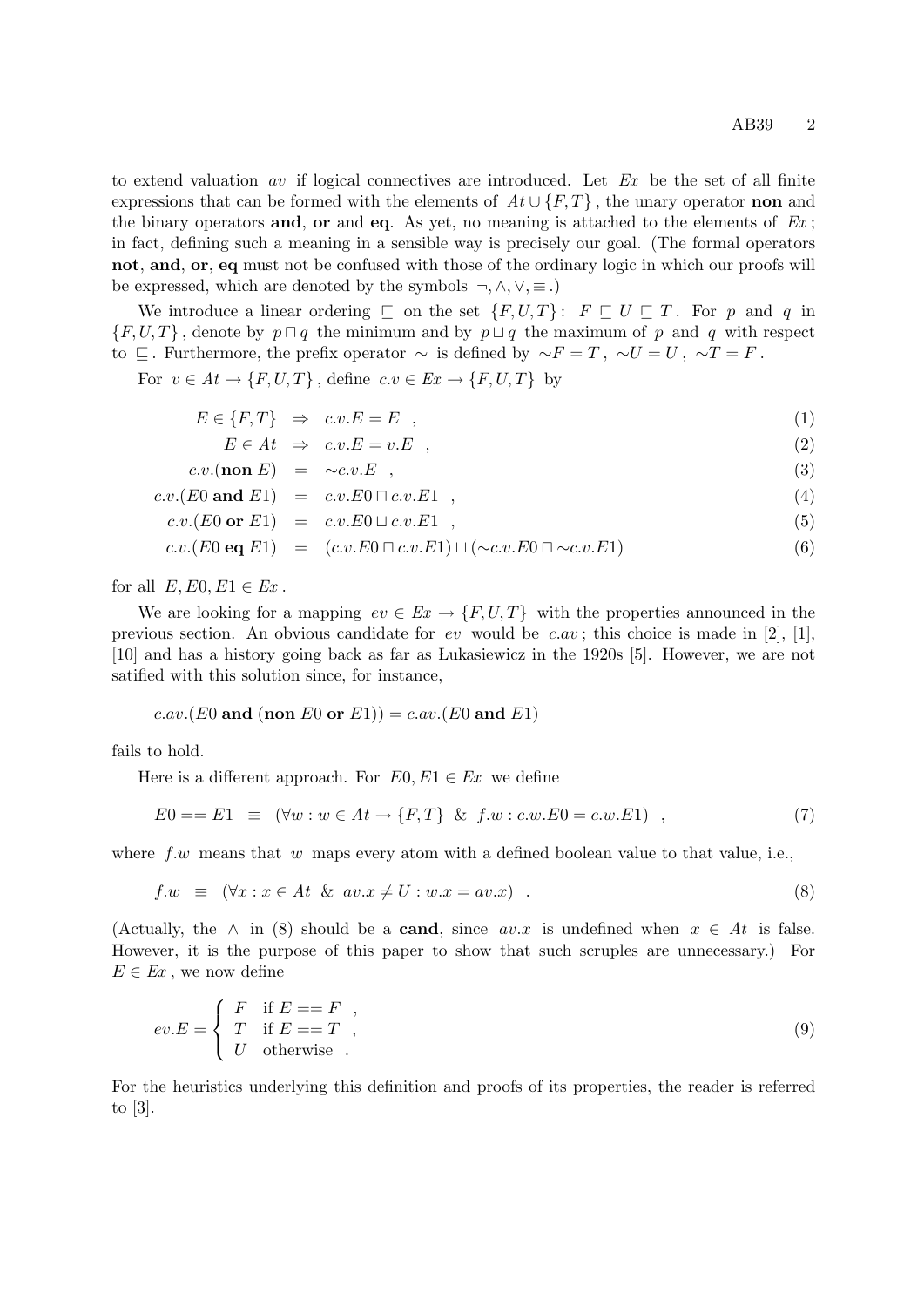#### 3 Various notions of equivalence

Valuation ev defined in (9) respects the laws of propositional calculus in the sense that, for instance,

$$
ev.(E0 \text{ and } (non E0 \text{ or } E1)) = ev.(E0 \text{ and } E1)
$$
 (10)

Identities like (10) already make it possible, at least up to a point, to forget about undefined values: we may interpret the proof step quoted in the Introduction as

$$
ev.((0 \le 0 \text{ and non } 0/0 > 0) \text{ or } 0/0 > 0)
$$
  
= {(10)}  

$$
ev.(0 \le 0 \text{ or } 0/0 > 0) .
$$

However, this approach only works for straight-line derivations. A problem with the translation occurs when a previously proved equivalence is to be used in the next stage. To take the simplest case, what if the next derivation uses

$$
\begin{array}{rcl}\n(0 \leq 0 \ \& \neg \ 0/0 > 0) \ \lor \ 0/0 > 0 \ \equiv \ 0 \leq 0 \ \lor \ 0/0 > 0 \\
\equiv \text{ \{previous derivation}\} \\
true \end{array}
$$

Define the relation ∼= between expressions by

$$
E0 \cong E1 \equiv ev.(E0 \text{ eq } E1) = T \quad . \tag{11}
$$

Then the result proved in our first derivation is of the form  $ev.E0 = ev.E1$ , whereas the result used in the second one is of the form  $E_0 \cong E_1$ . We are thus led to ask whether

$$
ev.E0 = ev.E1 \Rightarrow E0 \cong E1 ,
$$

and, unfortunately, this is not the case. As a counterexample, consider distinct x and y in At satisfying  $av.x = av.y = U$ . Then  $ev.x = ev.y = U$ , yet  $E0 \not\cong E1$ .

In view of this difficulty, we would like to be able to interpret equivalences in a derivation as the relation ∼= . This, however, poses several problems. In the first place, we do not yet know whether ∼= is transitive, and without transitivity it is impossible to draw any conclusion from a derivation. In the second, we do not yet know whether ∼= satisfies the rules of propositional calculus in the sense that

$$
E0 \text{ and } (\text{non } E0 \text{ or } E1) \cong E0 \text{ and } E1 \tag{12}
$$

and so on. In the third, we do not yet know whether such an interpretation would retain the possibility of deducing the equality of ev -values, that is, whether

$$
E0 \cong E1 \implies ev.E0 = ev.E1 \tag{13}
$$

In the next section we prove a theorem that yields positive answers to all three questions.

#### 4 The main theorem

Theorem 1 For  $E0, E1 \in Ex$ ,

 $E0 \cong E1 \equiv E0 == E1$ .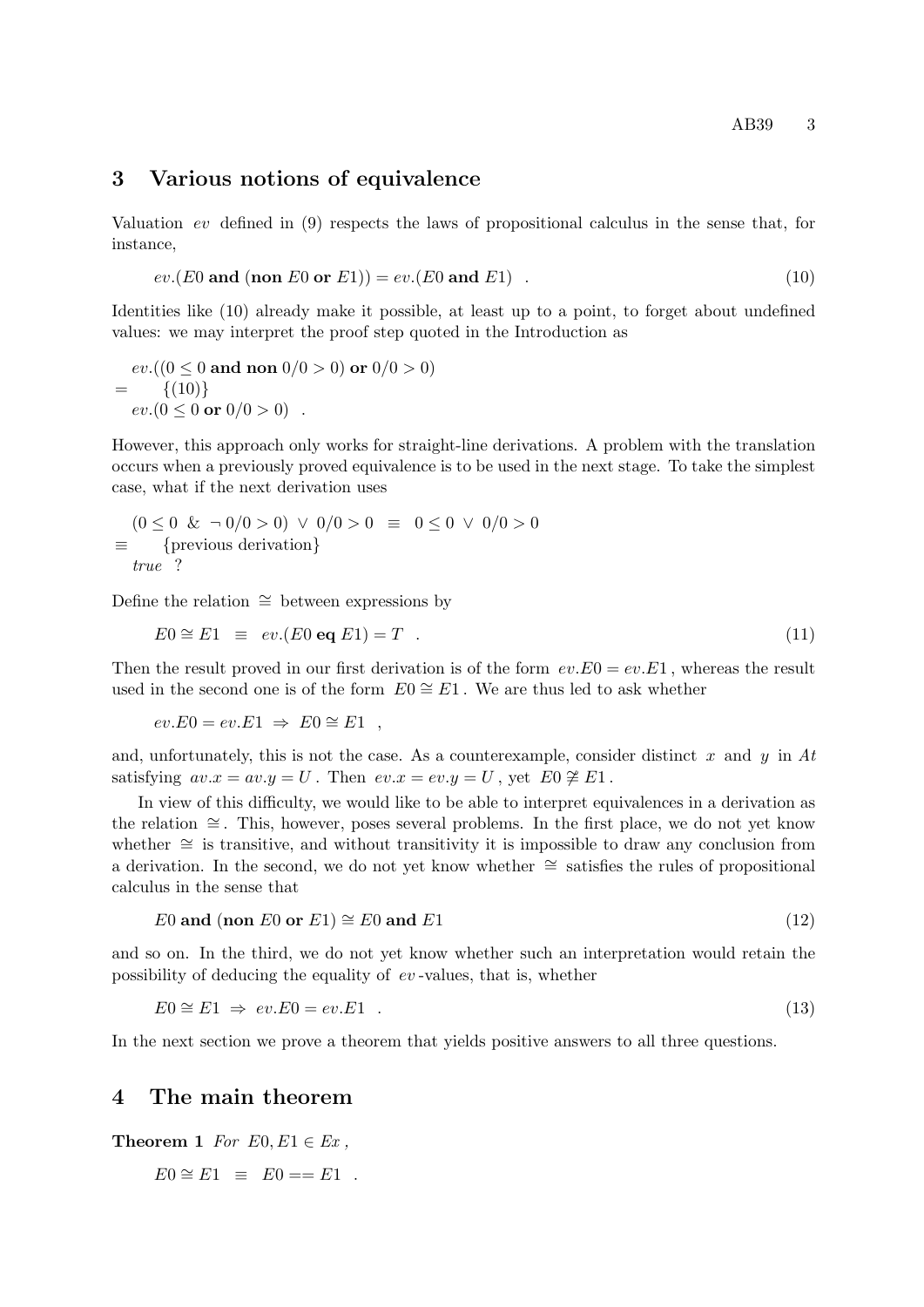**Proof** In this proof, we omit the domain of dummy  $w$ , which is always

$$
w \in At \to \{F, T\} \& f.w . \tag{14}
$$

Observe that for such w we have  $c.w \in Ex \to \{F,T\}$ . Now for  $E0, E1 \in Ex$ ,

$$
E0 \cong E1
$$
  
\n
$$
\equiv \{ \text{definition } (11) \text{ of } \cong \}
$$
  
\n
$$
ev.(E0 \text{ eq } E1) = T
$$
  
\n
$$
\equiv \{ \text{definition } (9) \text{ of } ev \}
$$
  
\n
$$
E0 \text{ eq } E1 == T
$$
  
\n
$$
\equiv \{ \text{definition } (7) \text{ of } == \}
$$
  
\n
$$
(\forall w :: c.w.(E0 \text{ eq } E1) = c.w.T)
$$
  
\n
$$
\equiv \{ (1) \}
$$
  
\n
$$
(\forall w :: c.w.(E0 \text{ eq } E1) = T)
$$
  
\n
$$
\equiv \{ (6) \}
$$
  
\n
$$
(\forall w :: (c.w.E0 \sqcap c.w.E1) \sqcup (\sim c.w.E0 \sqcap \sim c.w.E1) = T) ,
$$

so

$$
E0 \cong E1 \equiv (\forall w :: (c.w.E0 \sqcap c.w.E1) \sqcup (\sim c.w.E0 \sqcap \sim c.w.E1) = T) . \tag{15}
$$

Now for  $x, y \in \{F, U, T\}$  we have

$$
(x \sqcap y) \sqcup (\sim x \sqcap \sim y) = T
$$
  
\n
$$
\equiv \{ p \sqcup q = T \equiv p = T \lor q = T \}
$$
  
\n
$$
x \sqcap y = T \lor \sim x \sqcap \sim y = T
$$
  
\n
$$
\equiv \{ p \sqcap q = T \equiv p = T \& q = T \}
$$
  
\n
$$
(x = T \& y = T) \lor (\sim x = T \& \sim y = T)
$$
  
\n
$$
\equiv \{ \sim x = T \equiv x = F \}
$$
  
\n
$$
(x = T \& y = T) \lor (x = F \& y = F)
$$
  
\n
$$
\equiv \{ \text{substitute second conjunct into first one, twice} \}
$$
  
\n
$$
(x = y \& y = T) \lor (x = y \& y = F)
$$
  
\n
$$
\equiv \{ \text{distribution of } \land \text{ over } \lor \}
$$
  
\n
$$
x = y \& (y = T \lor y = F)
$$
  
\n
$$
x = y \& y \neq U
$$

Hence

$$
(x \sqcap y) \sqcup (\sim x \sqcap \sim y) = T \equiv x = y \& y \neq U \quad . \tag{16}
$$

Therefore

```
E0 \cong E1\equiv {substitution of (16) into (15)}
  (\forall w :: c.w.E0 = c.w.E1 \& c.w.E1 \neq U)\equiv \{ c.w \in Ex \rightarrow \{F,T\} \}(\forall w :: c.w.E0 = c.w.E1)\equiv {definition (7) of == }
  E0 == E1.
```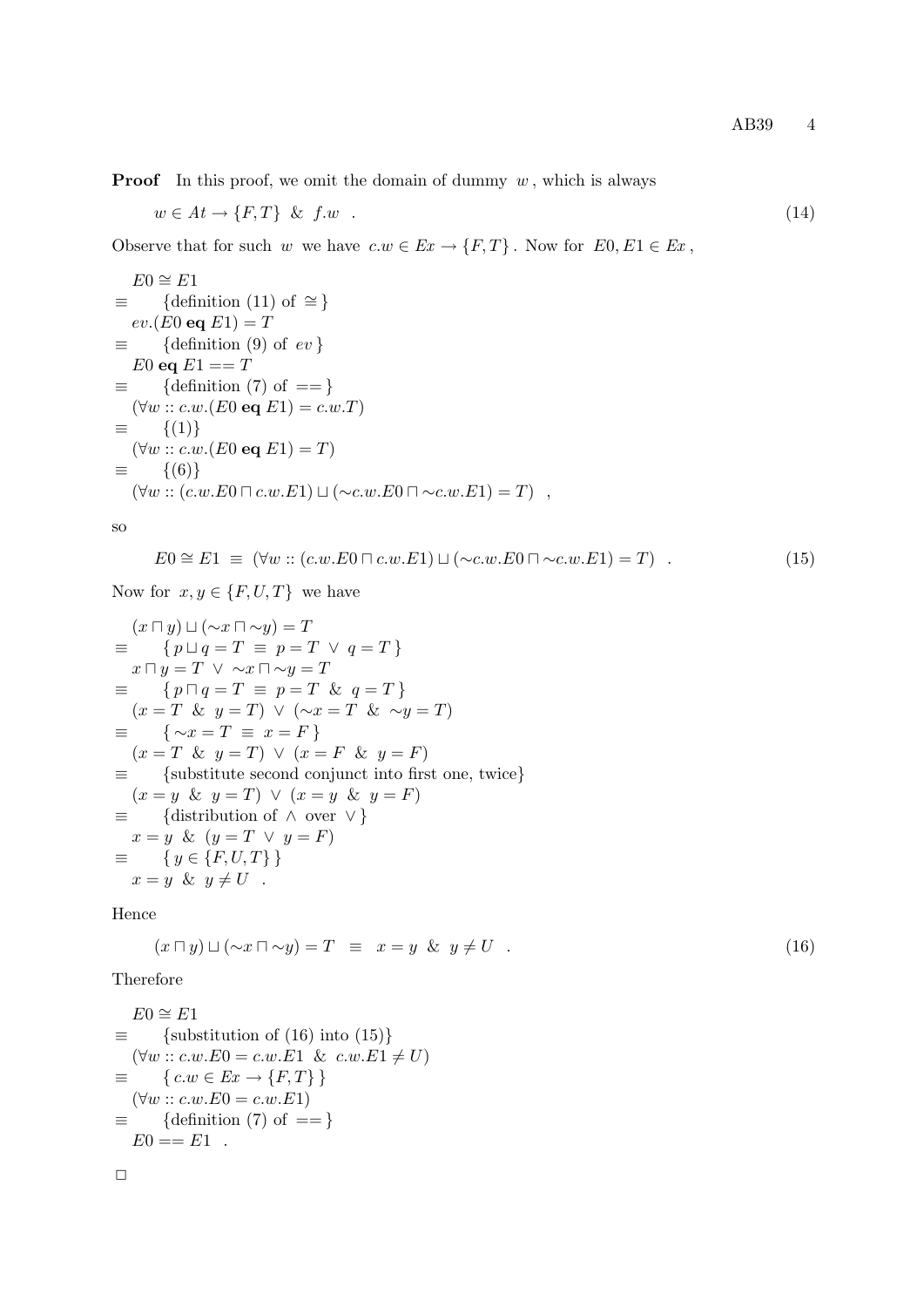This does indeed answer the three questions posed at the end of the previous section, since the desired properties of  $\cong$  have been proved for  $==$  in [3].

Yet another consequence of Theorem 1 is

$$
E0 \cong E1 \equiv E0 \text{ eq } E1 \cong T \quad . \tag{17}
$$

To see this, transform the right hand side of  $(11)$  with the aid of definition  $(9)$  of ev and apply Theorem 1.

We now return to the examples given before and show how our results may be used. The derivation

 $(0 \le 0 \& \neg 0/0 > 0) \lor 0/0 > 0$ ≡ {complement rule}  $0 \le 0 \vee 0/0 > 0$ 

should be interpreted as

$$
\begin{aligned} (0 &\le 0 \text{ and non } 0/0 > 0) \text{ or } 0/0 > 0 \\ &\cong \{ (12) \} \\ 0 &\le 0 \text{ or } 0/0 > 0 \end{aligned}
$$

and the following derivation

 $(0 \le 0 \& \neg 0/0 > 0) \lor 0/0 > 0 \equiv 0 \le 0 \lor 0/0 > 0$ ≡ {previous derivation} true

should be interpreted as

 $((0 \le 0 \text{ and non } 0/0 > 0) \text{ or } 0/0 > 0) \text{ eq } (0 \le 0 \text{ or } 0/0 > 0)$ ∼= {(17), using the result of the previous derivation}  $T$ 

## 5 On Leibniz's rule

The results of the previous section allow us to import a previously proved equivalence into a derivation, but so far only as a full line, not as a subformula. To give a simple case once again, what if our example derivations are followed by

 $(0 \le 0 \& \neg 0/0 > 0) \vee 0/0 > 0 \vee 0 \ge 0 \equiv 0 \le 0 \vee 0/0 > 0 \vee 0 \ge 0$ ≡ {Leibniz, using previous derivation} true ?

One is tempted to state a version of Leibniz's rule for the relation  $\cong$  in the form

$$
E0 \cong E1 \Rightarrow \varphi.E0 \cong \varphi.E1 \tag{18}
$$

for all  $\varphi$  in  $Ex \to Ex$ . However, this is too strong a demand. For instance, we might define  $\varphi.E$  to be T if the number of occurrences of **non** in expression E is precisely 2, and to be F otherwise. Then  $\varphi$ .(non non T) = T and  $\varphi$ .T = F, yet clearly non non T ≅ T.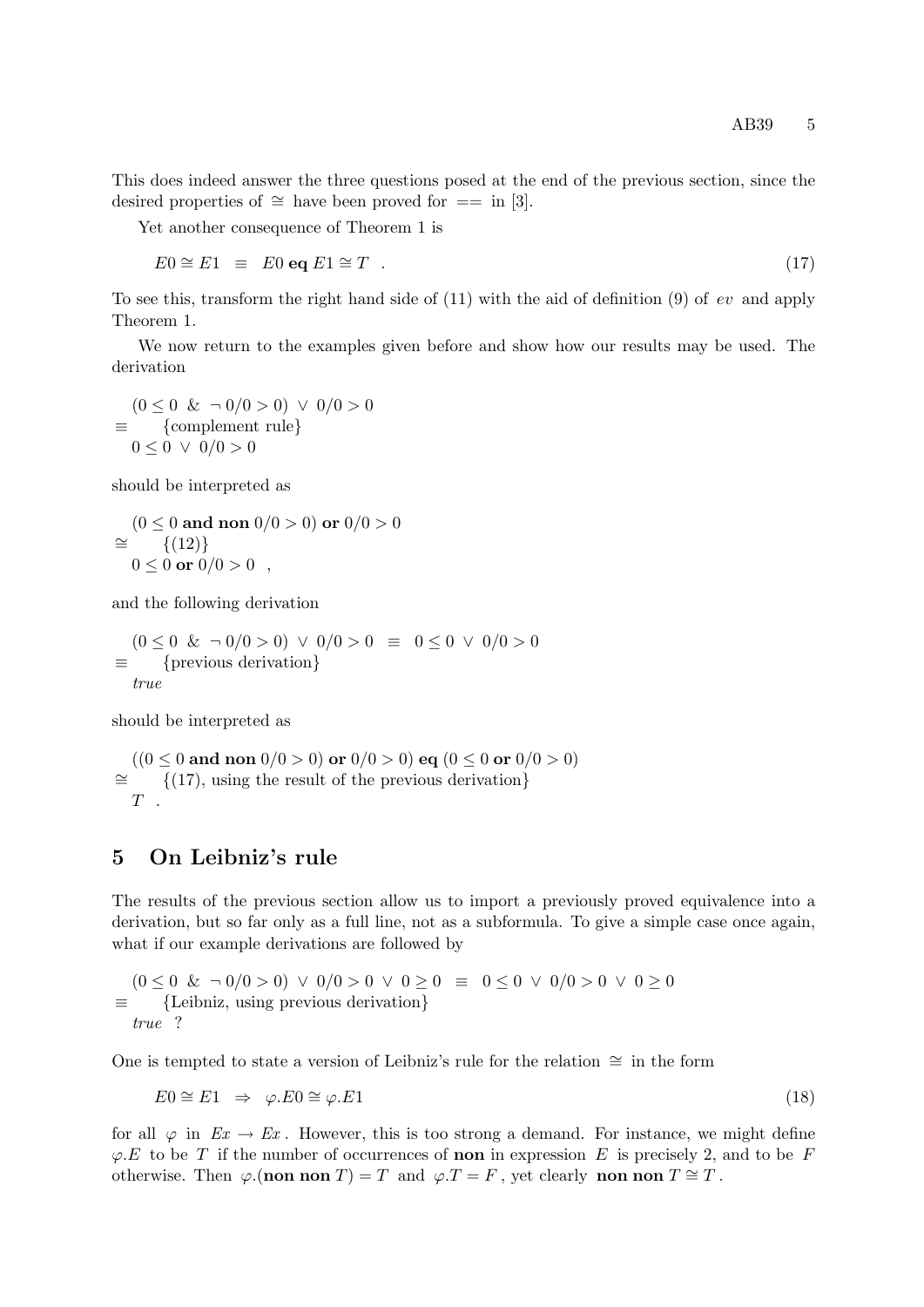The counterexample shows that in (18) we must restrict ourselves to mappings between expressions that 'respect the semantics'; however, the simplest formulation of what this means is (18) itself. Hence we choose a different tack and show that the operators of the object language fall into this class, as does substitution.

Theorem 2 For  $E0, E1 \in Ex$  such that  $E0 \cong E1$ ,

| non $E0 \cong$ non $E1$       |                                 | (19) |
|-------------------------------|---------------------------------|------|
| $E0$ or $E2 \cong E1$ or $E2$ |                                 | (20) |
|                               | $E0$ and $E2 \cong E1$ and $E2$ | (21) |
|                               | $E0$ eq $E2 \cong E1$ eq $E2$ . | (22) |

Proof Note that (21) and (22) follow from (19) and (20), since we have already observed that ∼= follows the laws of propositional calculus.

To prove  $(19)$ , we let w be constrained by  $(14)$  once again and write

$$
\text{non } E0 \cong \text{non } E1
$$
\n
$$
\equiv \{\text{Theorem 1}\}
$$
\n
$$
\text{non } E0 = \text{non } E1
$$
\n
$$
\equiv \{\text{definition}, (7), \text{ of } == \}
$$
\n
$$
(\forall w :: c.w. (\text{non } E0) = c.w. (\text{non } E1))
$$
\n
$$
\equiv \{(3)\}
$$
\n
$$
(\forall w :: c.c.w.E0 = \sim c.w.E1)
$$
\n
$$
\leftarrow \{\text{Leibniz}\}
$$
\n
$$
(\forall w :: c.w.E0 = c.w.E1)
$$
\n
$$
\equiv \{(7); \text{ Theorem 1}\}
$$
\n
$$
E0 \cong E1
$$

The proof of (20) is similar, merely using (5) instead of (3). It is left to the reader, but can be found in [4].

 $\Box$ 

The example at the beginning of this section may now be interpreted as

 $(0 < 0$  and non  $0/0 > 0$  or  $0/0 > 0$  or  $0 > 0$ ) eq  $(0 < 0$  or  $0/0 > 0$  or  $0 > 0)$  $\cong$  {(17); (20) and the result of the previous derivation}  $T$ .

A frequent application of Leibniz's rule is the substitution of truth values for atoms. For this case, Theorem 1 implies the following strengthening of Theorem 3 of [3]:

**Theorem 3** For  $E \in Ex$  and  $x \in At$  with  $av.x \neq U$  we have

$$
E \cong (x := av.x).E .
$$

 $\Box$ 

The proof uses induction over the grammar; the base case is treated much like the proof of (19), this time using  $(1)$  and  $(2)$  instead of  $(3)$ . It is given in [4].

As example of the use of Theorem 3, the derivation